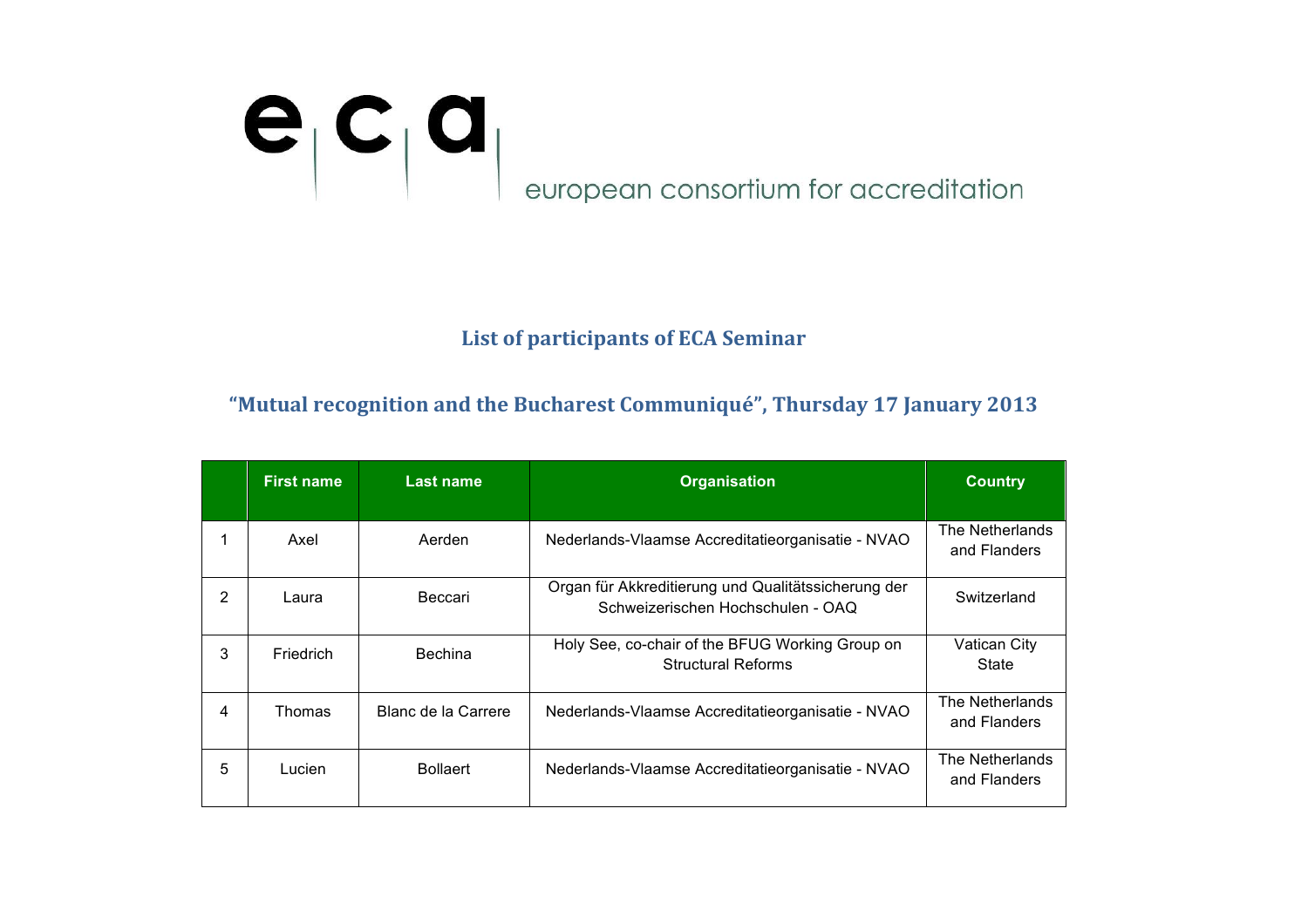|                | <b>First name</b> | <b>Last name</b>    | <b>Organisation</b>                                                                      | <b>Country</b>                  |
|----------------|-------------------|---------------------|------------------------------------------------------------------------------------------|---------------------------------|
| 6              | Alenka            | <b>Bracek Lalic</b> | Slovenian Quality Assurance Agency for Higher<br><b>Education - NAKVIS</b>               | Slovenia                        |
| $\overline{7}$ | Ann               | Demeulemeester      | Nederlands-Vlaamse Accreditatieorganisatie - NVAO                                        | The Netherlands<br>and Flanders |
| 8              | Karl              | <b>Dittrich</b>     | Association of Universities in the Netherlands - VSNU                                    | The Netherlands                 |
| 9              | Carme             | Edo Ros             | Agència per a la Qualitat del Sistema Universitari de<br>Catalunya - AQU Catalunya       | Spain                           |
| 10             | Madalena          | Fonseca             | Agência de Avaliação e Acreditação do Ensino<br>Superior - A3ES                          | Portugal                        |
| 11             | Mark              | <b>Frederiks</b>    | Nederlands-Vlaamse Accreditatieorganisatie - NVAO                                        | The Netherlands<br>and Flanders |
| 12             | Rallu             | Frunza              | European Commission, DG EAC                                                              | Belgium                         |
| 13             | Floriane          | Gasser              | Organ für Akkreditierung und Qualitätssicherung der<br>Schweizerischen Hochschulen - OAQ | Switzerland                     |
| 14             | Laureano          | Gonzalez-Vega       | Agencia Nacional de Evaluación de la Calidad y<br>Acreditación - ANECA                   | Spain                           |
| 15             | Ronny             | Heintze             | Agentur für Qualitätssicherung durch Akkreditierung<br>von Studiengängen - AQAS          | Germany                         |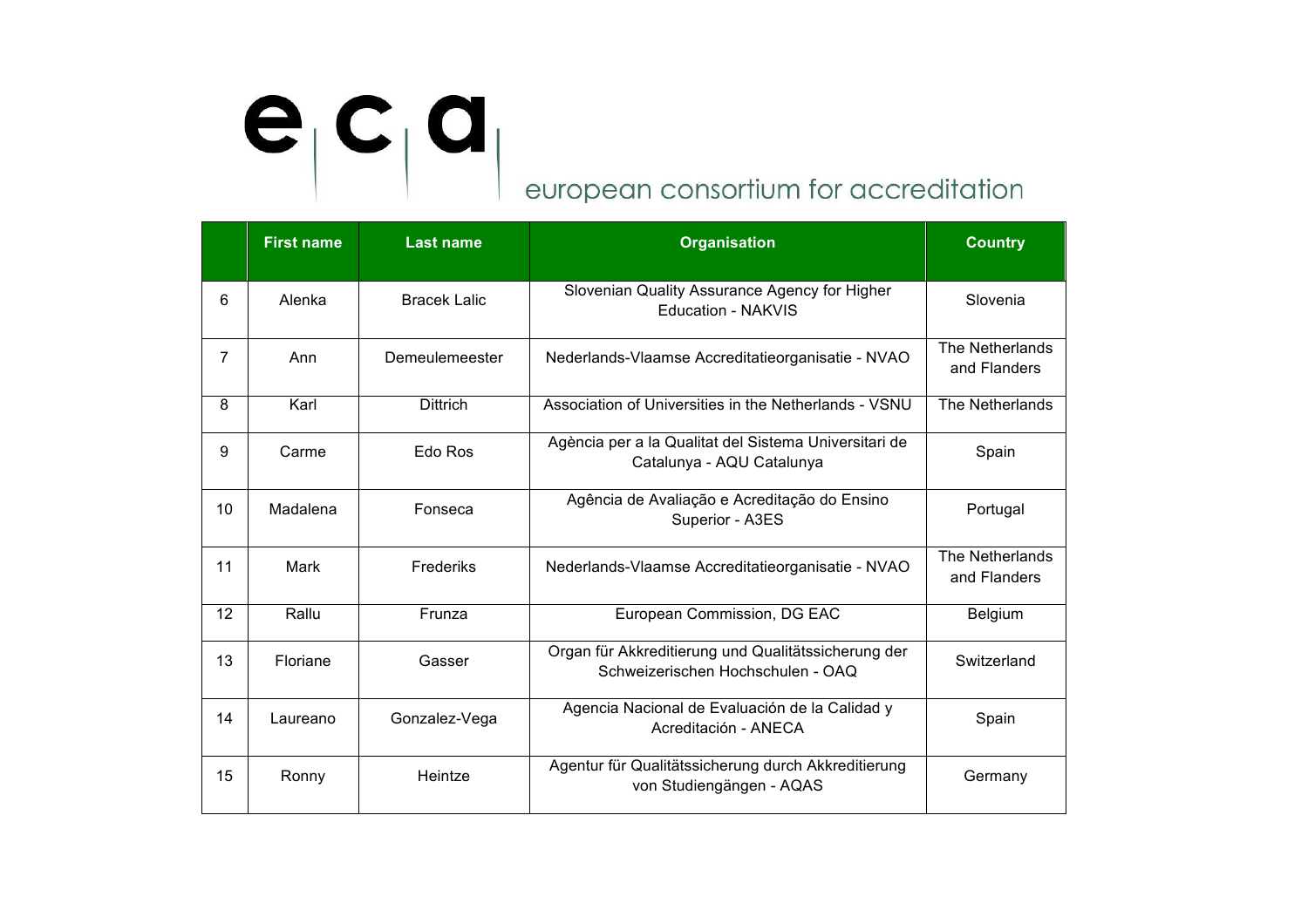|    | <b>First name</b> | <b>Last name</b>    | <b>Organisation</b>                                                             | <b>Country</b>                  |
|----|-------------------|---------------------|---------------------------------------------------------------------------------|---------------------------------|
| 16 | Carolien          | Hennekam            | Nederlands-Vlaamse Accreditatieorganisatie - NVAO                               | The Netherlands<br>and Flanders |
| 17 | <b>Doris</b>      | Herrmann            | Agentur für Qualitätssicherung durch Akkreditierung<br>von Studiengängen - AQAS | Germany                         |
| 18 | Rolf              | Heusser             | European Consortium for Accreditation - ECA                                     | Switzerland                     |
| 19 | Hendrik Jan       | <b>Hobbes</b>       | <b>Nuffic</b>                                                                   | The Netherlands                 |
| 20 | Izabela           | Kwiatkowska - Sujka | Polska Komisja Akredytacyjna - PKA                                              | Poland                          |
| 21 | Ruud              | Liesker             | Erasmus Universiteit Rotterdam - EUR                                            | The Netherlands                 |
| 22 | Rafael            | Llavori             | Agencia Nacional de Evaluación de la Calidad y<br>Acreditación - ANECA          | Spain                           |
| 23 | Jenneke           | Lokhoff             | <b>Nuffic</b>                                                                   | The Netherlands                 |
| 24 | Janna             | Lüttmann            | Zentrale Evaluations- und Akkreditierungsagentur -<br><b>ZEvA</b>               | Germany                         |
| 25 | <b>Ditte</b>      | <b>Mesick</b>       | Danish Ministry of Science, Innovation and Higher<br>Education                  | Denmark                         |
| 26 | Christian         | Moldt               | Danmarks Evalueringsinstitut - EVA                                              | Denmark                         |
| 27 | Sarah             | Morassi             | Ministry of Education, Culture and Science - OCW                                | The Netherlands                 |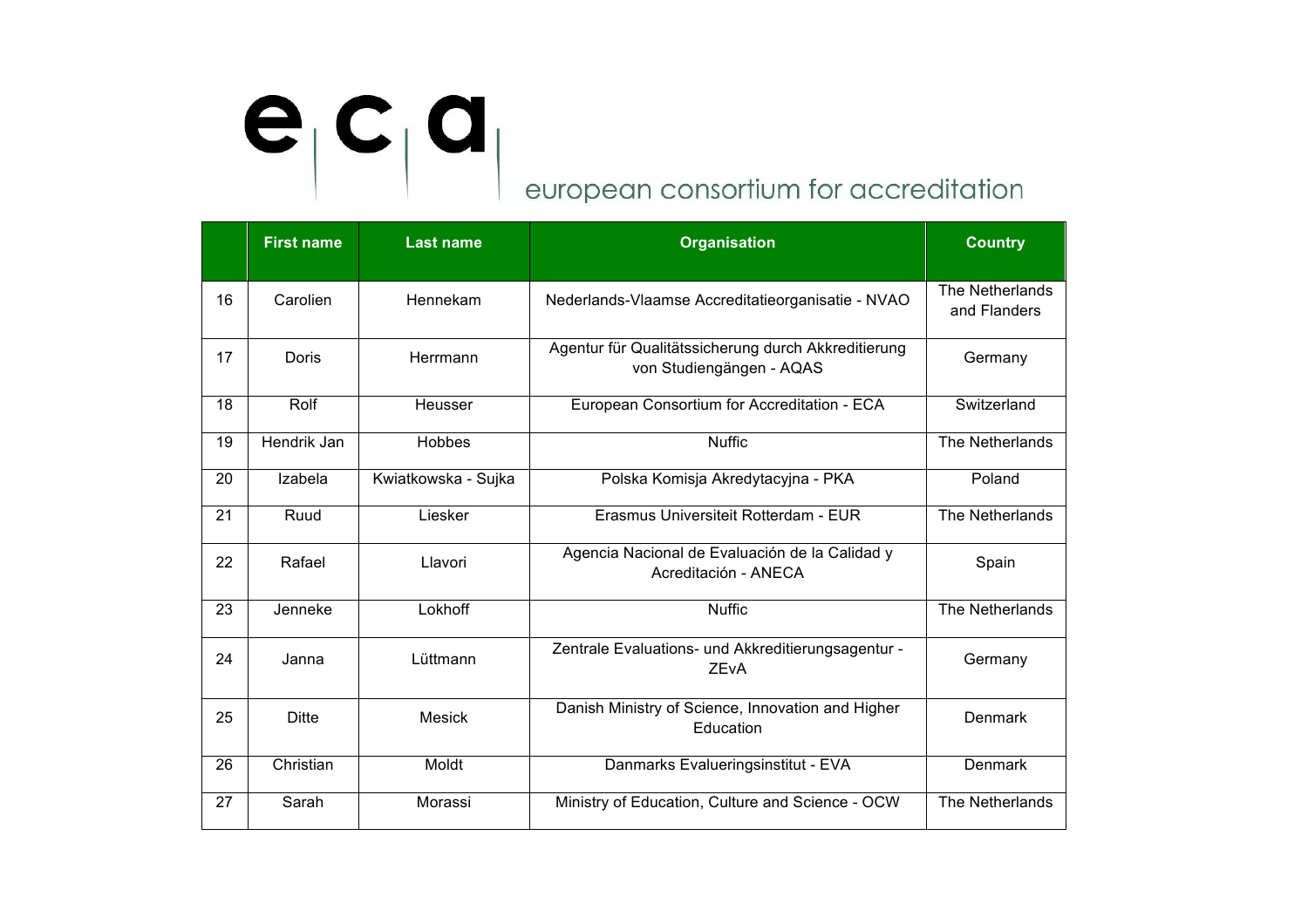|    | <b>First name</b> | <b>Last name</b>    | <b>Organisation</b>                                                                              | <b>Country</b>  |
|----|-------------------|---------------------|--------------------------------------------------------------------------------------------------|-----------------|
| 28 | Daisuke           | Motoki              | The Foundation for International Business<br>Administration Accreditation - FIBAA                | Germany         |
| 29 | William           | O'Keeffe            | Quality and Qualifications Ireland - QQI                                                         | Ireland         |
| 30 | Jürgen            | Petersen            | Zentrale Evaluations- und Akkreditierungsagentur -<br><b>ZEvA</b>                                | Germany         |
| 31 | Cecilia           | <b>Ruiz Esteban</b> | Universidad de Murcia - UM                                                                       | Spain           |
| 32 | Mieczyslaw        | Socha               | Polska Komisja Akredytacyjna - PKA                                                               | Poland          |
| 33 | Stojan            | Sorčan              | Ministry of Education, Science, Culture and Sport,<br>Slovenia (member of Pathfinder group BFUG) | Slovenia        |
| 34 | Colin             | Tück                | European Quality Assurance Register - EQAR                                                       | Belgium         |
| 35 | Karina            | Ufert               | European Students' Union - ESU                                                                   | Belgium         |
| 36 | Martine           | van der Lee         | Association of Universities in the Netherlands - VSNU                                            | The Netherlands |
| 37 | Rafael            | van Grieken         | Agencia Nacional de Evaluación de la Calidad y<br>Acreditación - ANECA                           | Spain           |
| 38 | Robin             | van IJperen         | Ministry of Education, Culture and Science - OCW                                                 | The Netherlands |
| 39 | Marc              | Vandewalle          | Flemish Council of University Colleges - VLHORA                                                  | Belgium         |